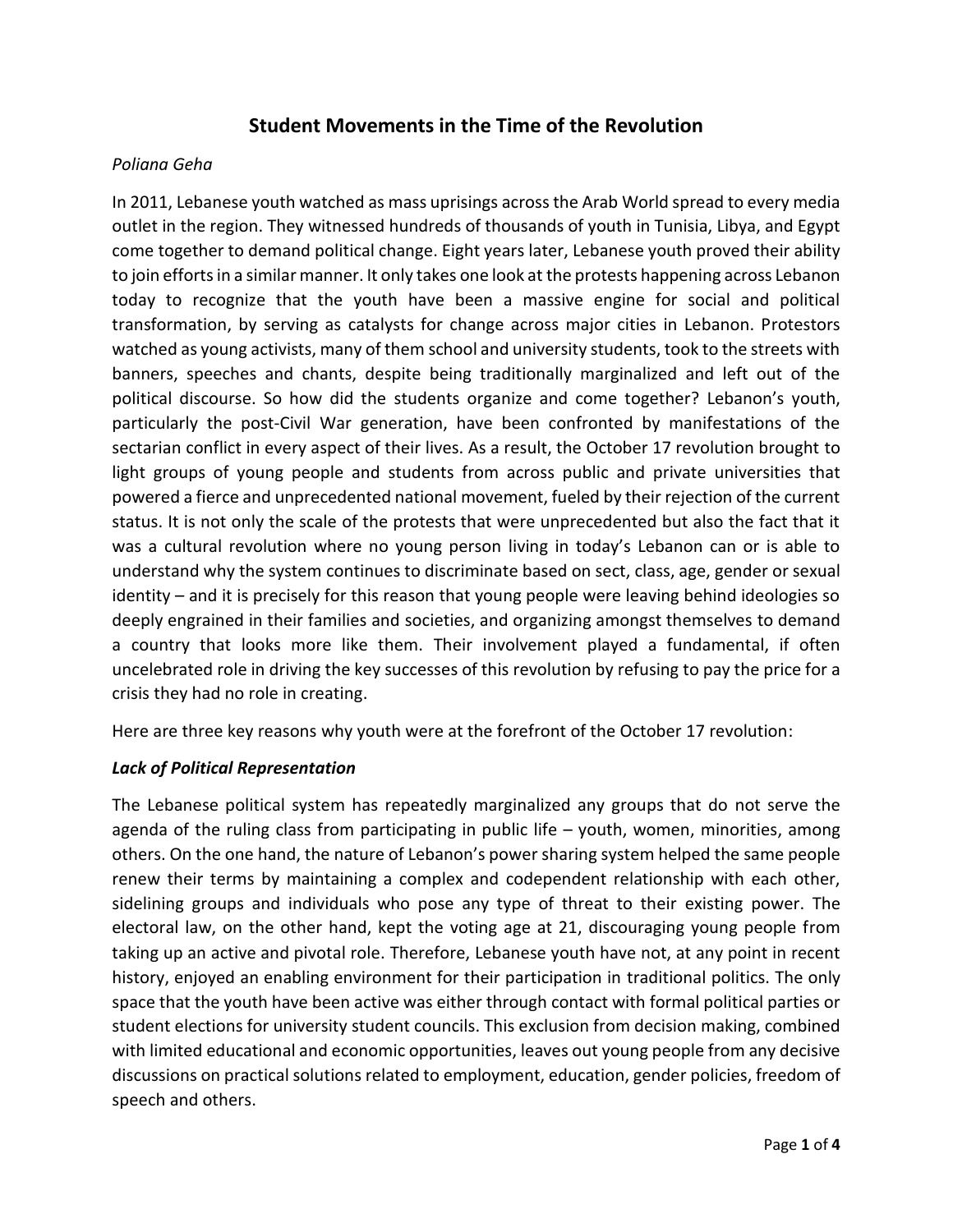The October 17 revolution, being so organically decentralized, allowed young individuals to express ideas openly in a sphere that was not otherwise available to them. Groups of young people working together started voicing progressive political, social and economic ideas that were not being tackled by members of the ruling class: issues like social and economic justice, LGBTQ+ rights, refugee rights, and migrant workers' rights had never been adequately represented the way the younger generation sees them. Dima Ayache, member of the American University of Beirut (AUB) Secular Club, says that these are the main pillars of what the club stands for. "We started tackling issues like feminism, homophobia and racism on the streets and people were asking us why we are speaking up against these issues now," Dima explains. "But we are revolting against an entire political system with all its characteristics and values," she continues. Vocal student groups quickly raised awareness about these progressive values by creating a constructive dialogue on the importance of these matters and their interconnectedness with the political system. Student groups thus have been the driving force behind these ideas as well as behind the rejection of the archaic modes of addressing them that no longer represents the principles of young people. "Students had definitely been preparing and building up for the revolution by consistently calling for progressive political values without negotiation," said Farah Baba, political activist and former AUB Secular Club member. "This dates back to the students' involvement in political movements since 2008, where students were the only groups not represented by the March 14 and March 8 dichotomy, giving them the freedom to express alternative ideas outside the boundaries of sectarian politics," she continued.

Having worked together on multiple movements over the last years including the antiparliamentary extension campaign, civil marriage campaign, anti-domestic violence campaign as well as the 2015 *You Stink* Movement, student groups had been at the forefront of all these transformative junctures. With the absence of a centralized leadership for the revolution, students and young people used the streets to create a collective identity for themselves, revealing their long-simmering anger against the failure of the ruling class. The streets allowed the youth to create a community that resembles their vision for the country: clean, secular, accountable, inclusive, and democratic.

## *Space for Expression*

As protests swept through the country in a matter of hours, public plazas like Martyr's Square in Beirut and Al Nour Square in Tripoli, as well as spaces like Zaytouna Bay, Ministries and the Central Bank, that are known to be heavily policed urban spaces, turned into sites of dissent. The streets offered a space for youth to be active and to voice their demands without being suppressed. Suppression, prior to October 17, came in many forms, including some universities not permitting student elections on campuses, robbing youth of the chance to practice "small scale" politics and gain firsthand expertise in demand-driven campaigning. Jawad Hamieh, member of the Lebanese University's (LU) "اللبنانية الجامعة طالب تكتل "which stands for "Education, Freedom and Social Justice", explains that the margin of freedom in their university was very low and that until recently, they had still been discussing issues like the right for students to play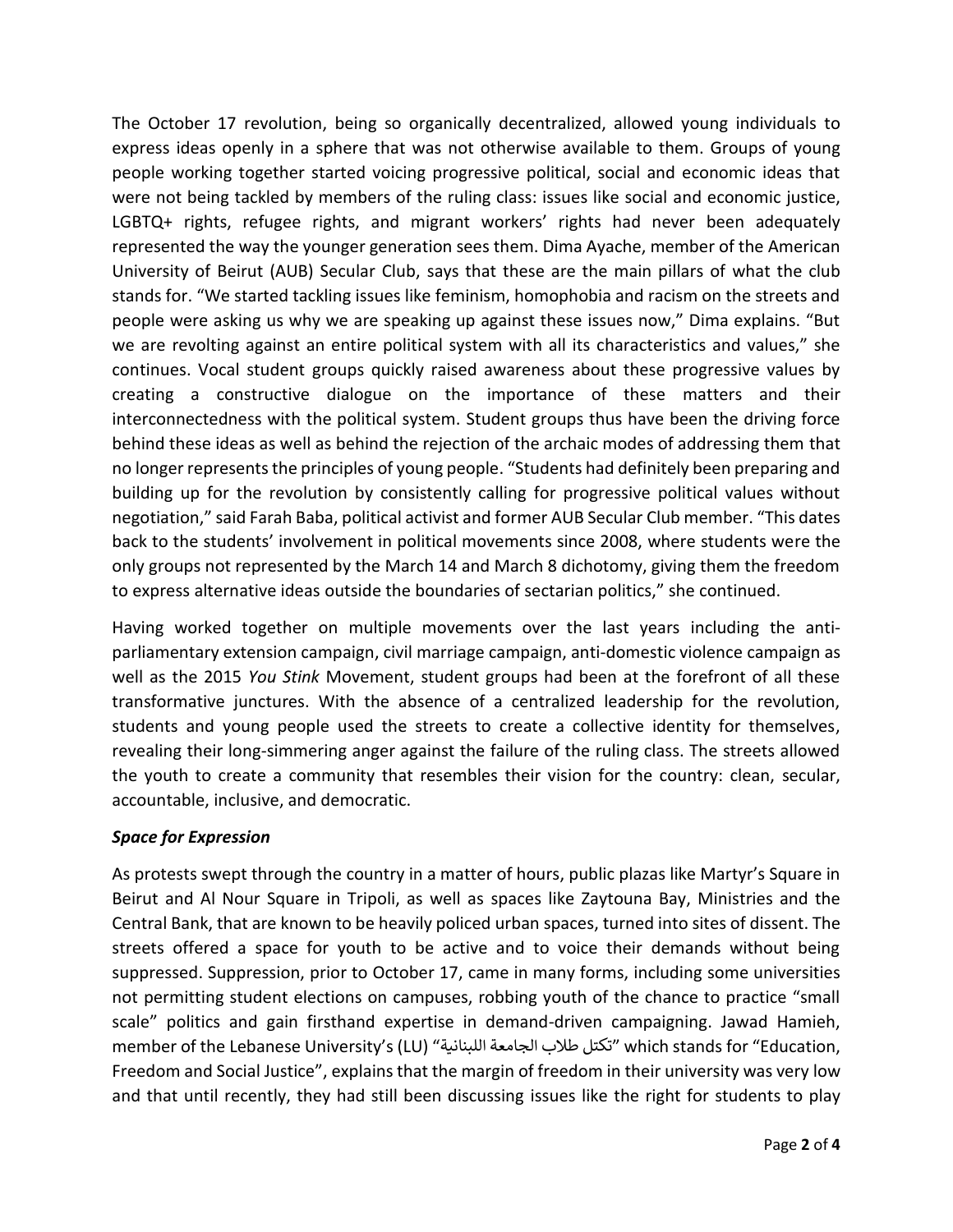music on campus. When asked about how LU students coordinated efforts, Jawad explains that "Over the summer months, the teachers' strike at LU sparked a movement. Students across different campuses did not all know or communicate with each other prior to that moment. It created a space to organize and coordinate among like-minded groups."

"Students started protesting in front of the Ministry of the Education and gradually organized General Assemblies to discuss the issue of the university's budget and quality of education, among other things" continued Jawad. "Students took up the responsibility of fighting for the role of LU as the only public university. And we used these efforts to organize for the October 17 revolution" noted Jawad.

Alternatively, universities that do have elections on campus, helped students build momentum around policy-based movements in democratic and participatory settings that pushed them to move their activist struggles outside universities. Verena Amil, member of the Universite Saint Joseph (USJ) Secular Club, explains that as a club, they were already in the process of internal organization. "The revolution accelerated our progress. Several independent groups at USJ started reaching out to work together. We organized discussions inside campuses that continued in the tents on the streets. This was then mirrored by the university's Faculty of Law, where professors were consequently encouraged to organize a series of discussions and debates in the tents following the same manner," Verena clarified. "This boosted student's confidence in their ability to influence change" she highlighted.

The revolution moved the role and influence of students outside the walls of schools and universities. Dima Ayache emphasized that "this moment is what we had been waiting for so long. As an independent political group, we had been working towards this change both on and off campuses with campaigns like Beirut Madinati. We started organizing as individual groups, then recognized that working together as a block was very powerful," said Dima. This was when the national student campaign titled "October 17 Students" was created and invited participation from universities including AUB, Lebanese American University (LAU), USJ, LU, American University for Science and Technology (AUST), Balamand, Notre Dame University (NDU), and Beirut Arab University (BAU).

Nonetheless, independent groups inside universities continued to face political blocks that represent the political elite. The rise of the cross-university independent youth political network, Mada, allowed students to organize, mobilize and plan for demand-driven movements among like-minded groups and individuals. Karim Safieddine, political activist and former President of the AUB Secular Club says "There is a definitely a difference between organizing for elections and organizing for a protest. However the network of Mada as a whole played a very important role in exporting the way student elections are conducted, and exporting the model that is used in many universities including AUB, LAU and USJ – meaning every faculty, major or program will have representatives, similar to the way we organized for the October 17 revolution, in a representative and coordinated manner." As a network, Mada allowed for the exchange of knowledge and skills among both established independent student clubs and newer movements.